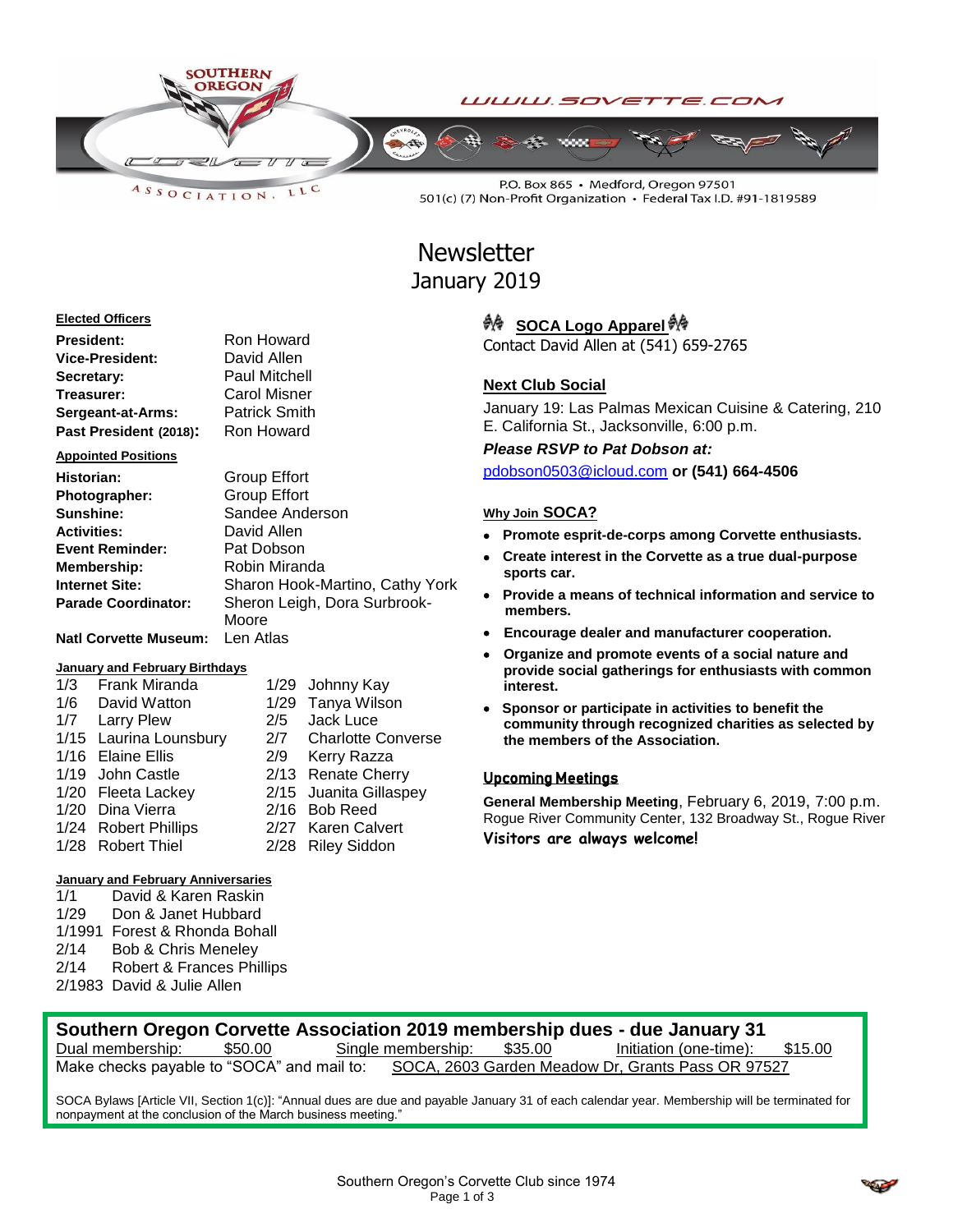

ASSOCIATION. LLC

P.O. Box 865 · Medford, Oregon 97501 501(c) (7) Non-Profit Organization · Federal Tax I.D. #91-1819589



# 2018 SOCA Christmas Party

Social (Jan 19): Las Palmas Mexican Cuisine & Catering, 210 E. California St., Jacksonville, 6:00 p.m.

| 2019 Calendar (*tentative)                |     |            |            |            |            |            |            |       |            |            |        |
|-------------------------------------------|-----|------------|------------|------------|------------|------------|------------|-------|------------|------------|--------|
|                                           | Feb | <u>Mar</u> | <u>Apr</u> | <u>May</u> | <u>Jun</u> | <u>Jul</u> | <u>Aug</u> | Sep   | <u>Oct</u> | <u>Nov</u> | Dec    |
| Club meeting (Wed.)                       | 6   | 6          | 3          |            | 5          |            |            |       |            | 6          | 4      |
| Social* (Sat.)                            | 16  | 16         | 20         | 18*        | $15*$      | $20*$      | $17*$      | $21*$ | 19*        | $16*$      | $\ast$ |
|                                           |     |            |            |            |            |            |            |       |            |            |        |
| * Final date and details to be determined |     |            |            |            |            |            |            |       |            |            |        |

For additional events, information and links … go to the S.O.C.A. website "Events Page:"

<https://www.sovette.com/events>



"Techin & Toolin" will take a break this month and will return in next month's newsletter.